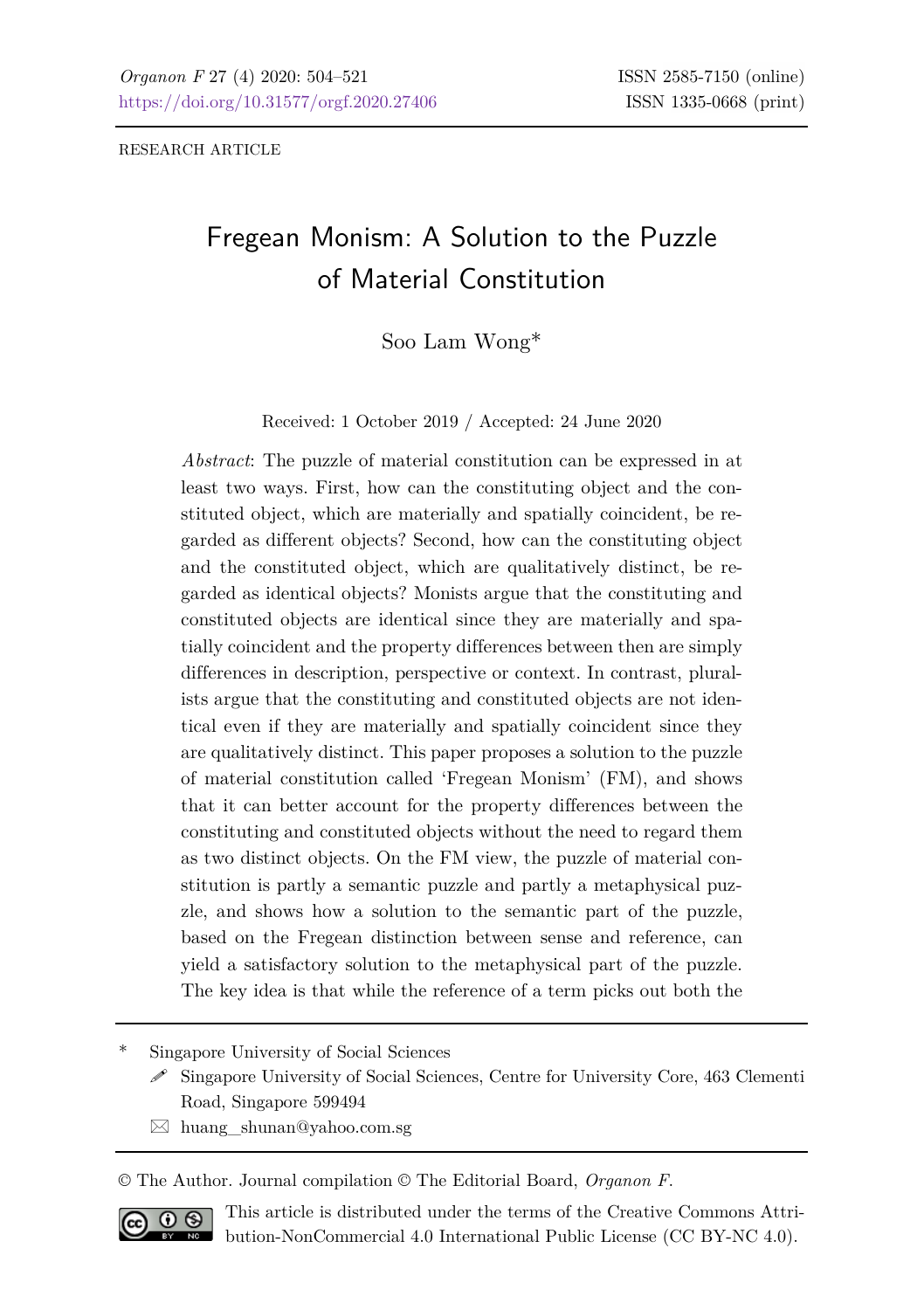referent object and referent properties, the sense of the term determine which referent properties are picked out.

*Keywords*: Constitution; Fregean; identity; monism; pluralism; reference; sense.

#### **1. Introduction**

Material constitution is a one-one or whole-whole relation. It concerns the relation of one object (for example, a piece of bronze) constituting another object (for example, a bronze statue) where both the constituting and the constituted objects are materially and spatially coincident. The puzzle of material constitution can be expressed in at least two ways. First, how can the constituting object and the constituted object, which are materially and spatially coincident, be regarded as different objects? Second, how can the constituting object and the constituted object, which are qualitatively different, be regarded as identical objects? In contrast, material composition is a many-one or part-whole relation. It concerns the relationship of two or more objects (for example, two or more pieces of bronze) constituting a further object (a bronze statue) where both the constituting object and the constituted object share at least some of the same material parts. As this paper is about the puzzle of material constitution, and not material composition, I shall not discuss problems arising from material composition further.

Solutions to the puzzle of material constitution can be divided into two broad camps. The first camp claims that material constitution is simply identity (for example, the piece of bronze constituting the bronze statue is identical to the bronze statue). As the piece of bronze and the bronze statue are materially and spatially coincident, they are identical. In contrast, the second camp claims that material constitution is not identity despite their material and spatial coincidence (for example, the piece of bronze constituting the statue is not identical to the bronze statue) because they do not share all of the same properties (for example, the bronze statue, but not the piece of bronze, possesses aesthetic appeal). Following Kit Fine (2003), I shall label the first camp monism and the second camp pluralism. In holding that the constituting and constituted objects are identical, pluralist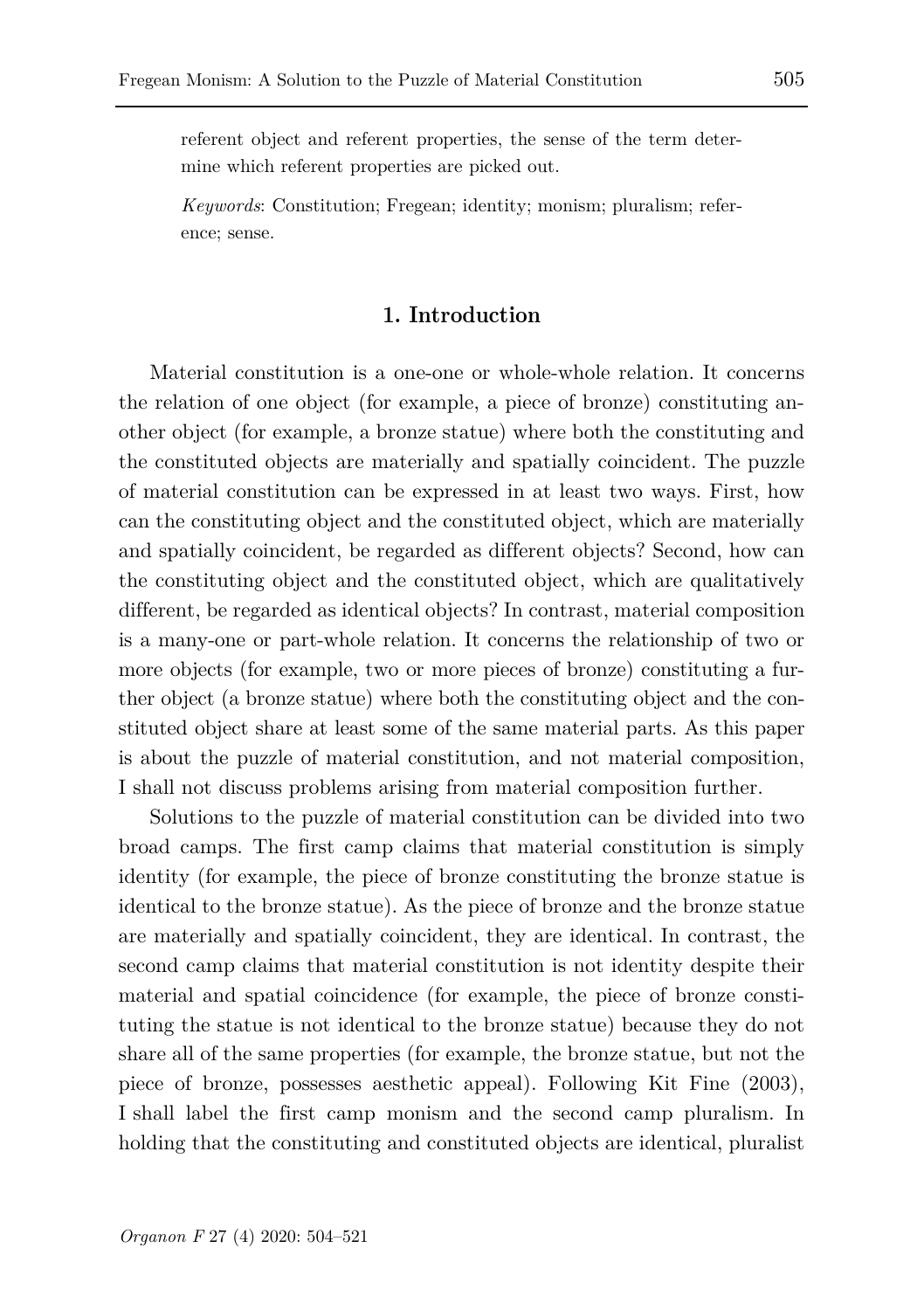critics claim that monism cannot account for how they have different properties. And in holding that the constituting and constituted objects are distinct, monist critics claim that pluralism cannot account for why there can be two or more materially and spatially coincident objects.

My sympathy lies with the monist camp. However, I agree with the pluralist critics that if the constituting and constituted objects are identical, their qualitative differences have to be explained, and not explained away as mere differences in description, perspective, or context. And I propose a version of monism called 'Fregean Monism' (FM), to better account for the property differences between the constituting and constituted objects without the need to regard them as two distinct objects. On the FM view, the puzzle of material constitution as partly a semantic puzzle and partly a metaphysical puzzle, and shows how a solution to the semantic part of the puzzle, based on the Fregean distinction between sense and reference, can yield a satisfactory solution to the metaphysical part of the puzzle. The key idea is that while the reference of a term picks out both the referent object and its referent properties and thereby addresses the metaphysical part of the puzzle, the sense of the term determines which referent properties of the referent object are picked out and thereby addresses the semantic part of the puzzle.

In what follows, I shall outline the puzzle of material constitution, explicate the Fregean-Monist solution to the puzzle, show how this solution can address pluralist criticisms against monism, and critically evaluate the master argument employed by pluralists—the argument from Leibniz's Law, before concluding that the property differences between the constituting and constituted objects can be accounted for without the need to regard them as two distinct objects.

### **2. The puzzle of material constitution**

The puzzle of material constitution can be illustrated through the example of the piece of bronze and the bronze statue. Suppose that, on Monday, a sculptor purchases an unformed piece of bronze, which he names 'Lump'. Suppose further that, on Tuesday, he sculpts the bronze into the form of king David and names it 'David.' Monists claim that the sculptor possesses only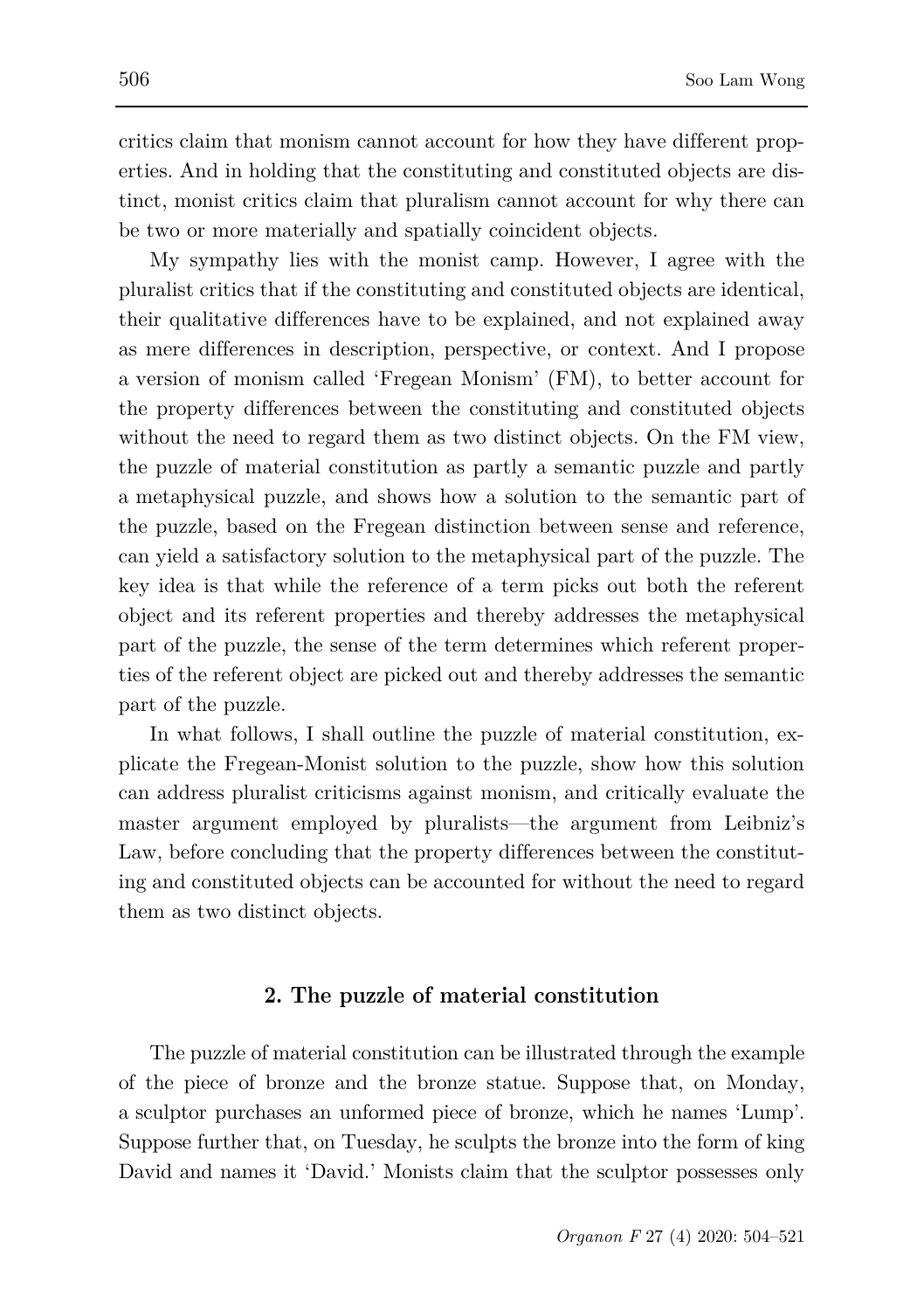one object, for David is identical to Lump because they are materially and spatially coincident. Yet, pluralists claim that Lump and David differ in various respects. First, Lump and David differ in their temporal properties: Lump existed on Monday, David did not. Second, Lump could survive being squashed, David could not. Third, they differ in kind: Lump is a piece of bronze, David is a bronze statue. They claim that if Lump and David differ in even one way, they are not identical, for Leibniz's Law tells that for any x and y, if x and y are distinct then there is at least one property that x has and y does not, or conversely, for any x and y, if x and y are identical, then x and y share all of the same properties. Thus, they conclude that the sculptor possesses two objects: a bronze statue and a piece of bronze. More generally, pluralists claim that there must be two material objects existing in the same place at the same time because they do not share all of the same properties. Moreover, pluralists claim that two material objects can exist in the same place at the same time because they are objects of a different kind.

On the contrary, monists claim that spatially coincident objects are impossible. Wiggins (1968) calls the monist claim—that two things cannot completely occupy exactly the same place or exactly the same volume for exactly the same period of time—a truism. L.A. Paul (2010) neatly summarises the monist arguments for constitution as identity. First, monists can claim that any differences in essence or other properties between David and Lump are only apparent; they are just differences in description based on different contexts. For example, we call the object 'David' when we ascribe an essence including being statue-shaped and having aesthetic appeal and we call it 'Lump' when we ascribe a different essence and properties such as its chemical structure and what it is suited to build. In other words, the property differences between the constituting and constituted objects are only skin-deep; they are context-dependent rather than observer-independent features of the world. Second, monists can claim that their view is simpler and that the pluralist view fills reality with layer upon layer of excess ontological fat (Bennett 2004). We can adopt a leaner and meaner view by identifying the constituting and constituted objects, just as a picture is just an arrangement of pixels on paper (Lewis 1994). More generally, we can view the apparent incompatibilities of properties as simply the consequence of incompatibilities in perspective or description.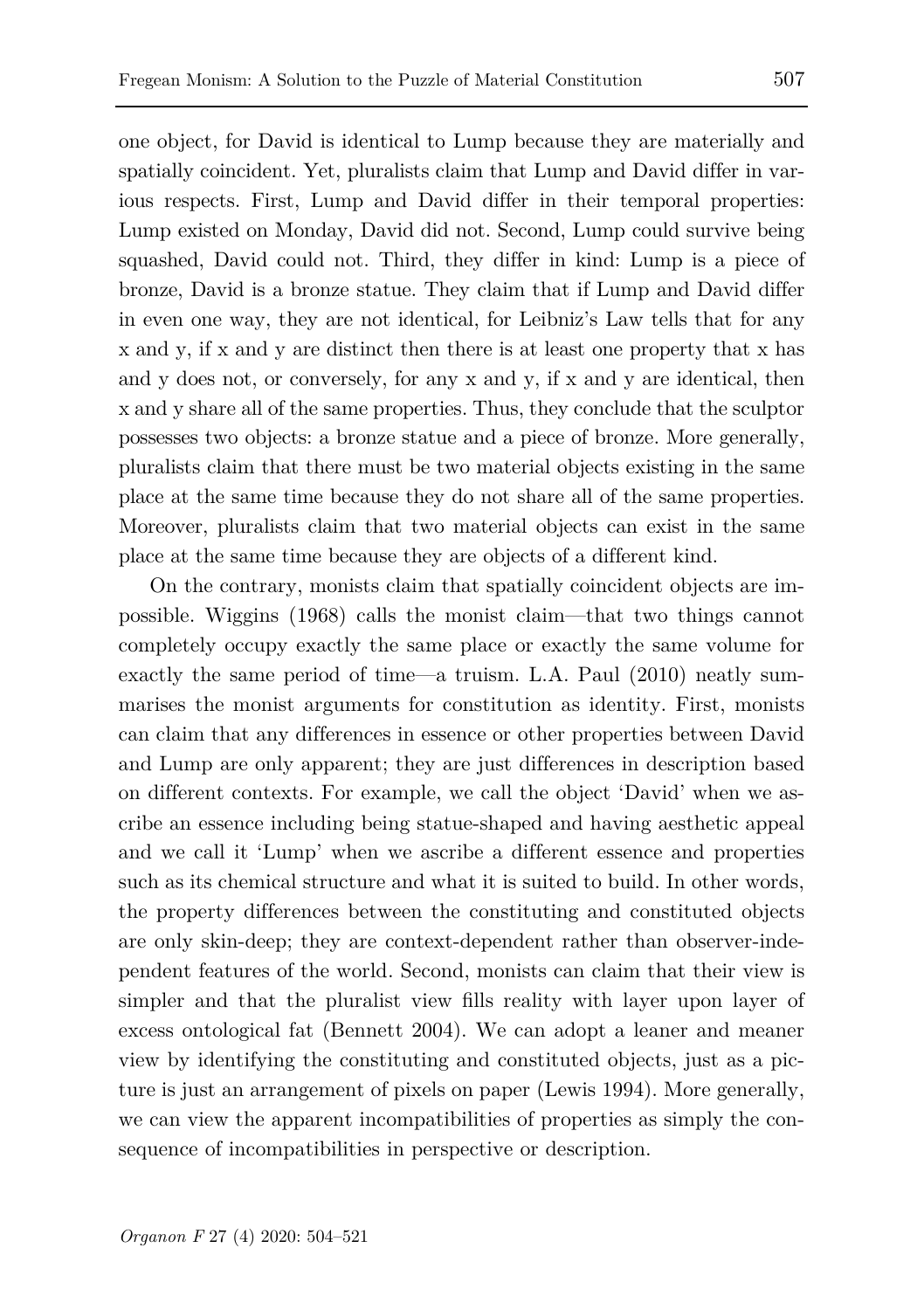## **3. Towards a Fregean-Monist solution to the puzzle of material constitution**

Perhaps a useful first step to navigate a way through the tortuous puzzle of material constitution is to spell out the agreements between the monists and the pluralists. First, both sides agree that the constituting and constituted objects are materially and spatially coincident but disagree on whether they are identical. Second, both sides agree that the puzzle of material constitution has a semantic aspect. While most monists claim that any differences in essence or other properties between the constituting and constituted objects are only apparent, or are differences in description based on different contexts, most pluralists claim that the choice to include objects into or exclude objects from our ontological scheme is based on whether certain sortal terms exist in ordinary language. Perhaps an adequate solution to the puzzle of material constitution is in part semantic and in part metaphysical.

The next step is to highlight the most plausible elements of both monist and pluralist positions. Even if we reject the monists' claim that the property differences between the constituting and constituted objects are only skin-deep or context-dependent, we need not reject their aim to trim excess ontological fat off the pluralists' account. That is, the monist account has the principle of parsimony on its side as it has the simpler explanation of material constitution involving the fewest entities, provided that its explanatory power is not inferior to that of the pluralist account. And even if we reject the pluralists' claim that there are two or more objects occupying the same place at the same time for the sake of parsimony, we need not reject their aim to account for property differences. That is, the pluralist account has the virtue of saving appearances on its side as it aims to explain the way things seem like to us, what Lynn Rudder Baker calls 'a metaphysics of ordinary things' (Baker 2008).

Keeping the first two steps in mind, the third step is to define the concepts of object and property since they are key to resolving this puzzle. A definition offered by C.B. Martin and John Heil, which I endorse, is as follows: 'Objects can have parts, but an object's properties are not its parts, they are the particular ways the object is' (Martin and Heil 1999, 45). When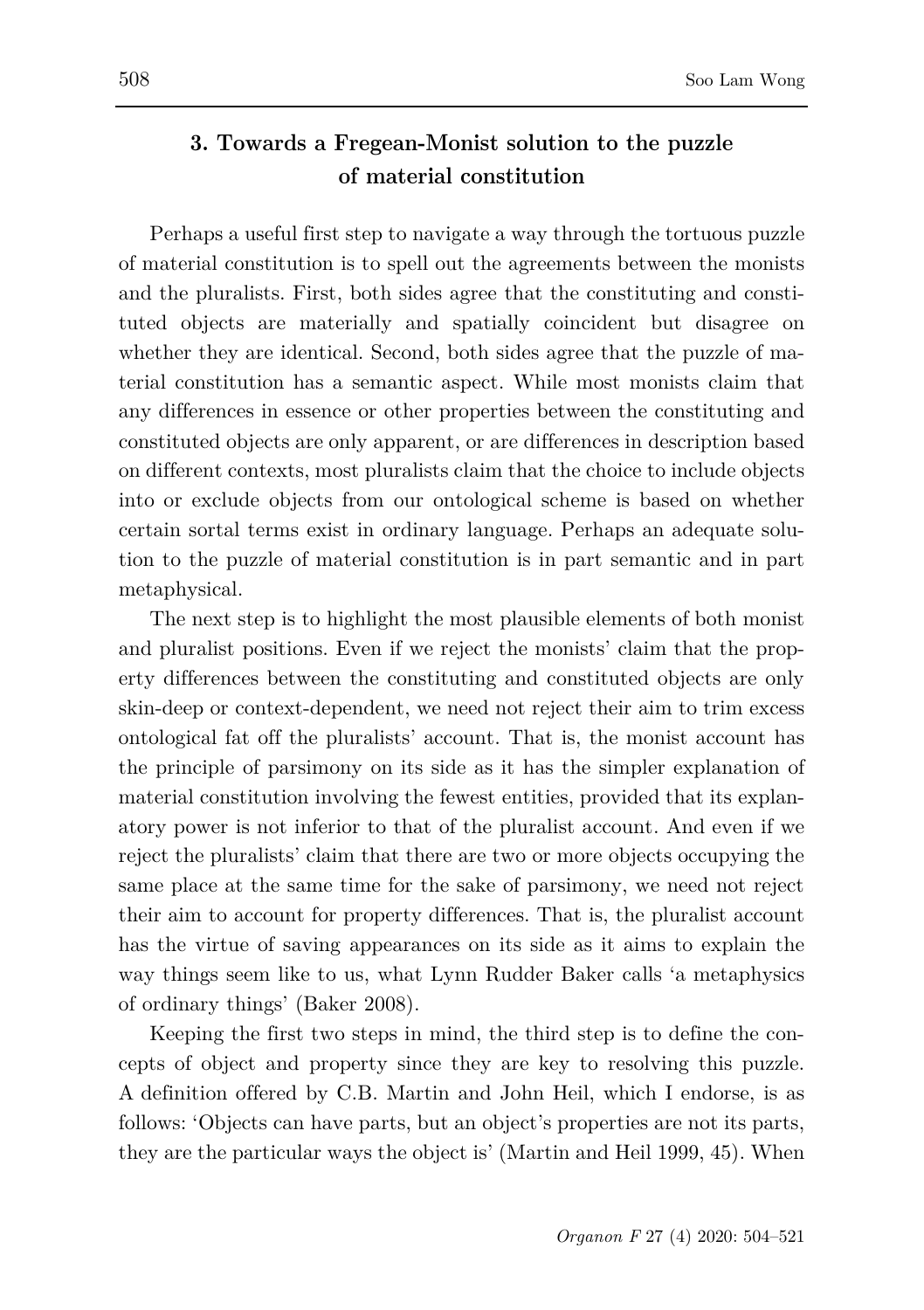material parts are arranged, organised, or structured in certain ways (in the static sense), or when material parts connect, interact or enter into processes with one another in certain ways (in the dynamic sense), then the object constituted by these material parts bear certain properties. Objects can be treated as concrete particulars while properties can be treated as abstract particulars, distinct from and yet grounded on objects or concrete particulars. Different terms can be used to represent a single object or concrete particular in different ways, including or excluding certain properties or abstract particulars. For example, the term 'Lump' can be used to represent a bronze object, or a chunk of bronze parts arranged in a certain way occupying a certain place at a certain time, including some of its the properties (weight and size) but excluding others (statue-shape and aesthetic appeal). And the term 'David' can be used to represent the same bronze object, or the same chunk of bronze parts arranged in the same way, including more of its properties than 'Lump' (weight, size, statue-shape, and aesthetic appeal).

I shall call this view Fregean Monism (FM) since it is largely based on Frege's famous distinction between reference (extension) and sense (intension) with a few modifications. FM is based on the following claims:

- i. Terms refer to objects and their properties.
- ii. Terms have reference (extension) and sense (intension). The reference (extension) of a term picks out an object and its properties; the sense (intension) of the term determine which properties of the object are picked out.
- iii. Referent objects are objects picked out by their corresponding terms; referent properties are properties picked out by their corresponding terms.
- iv. Referent objects are concrete particulars (arrangements of material parts); referent properties are abstract particulars (ways arrangements of material parts are).
- v. Two or more terms can have the same reference or referent object.
- vi. Even when two or more terms have the same reference (pick out the same referent object), they can have different senses (pick out different referent properties of that referent object). For example, 'David' picks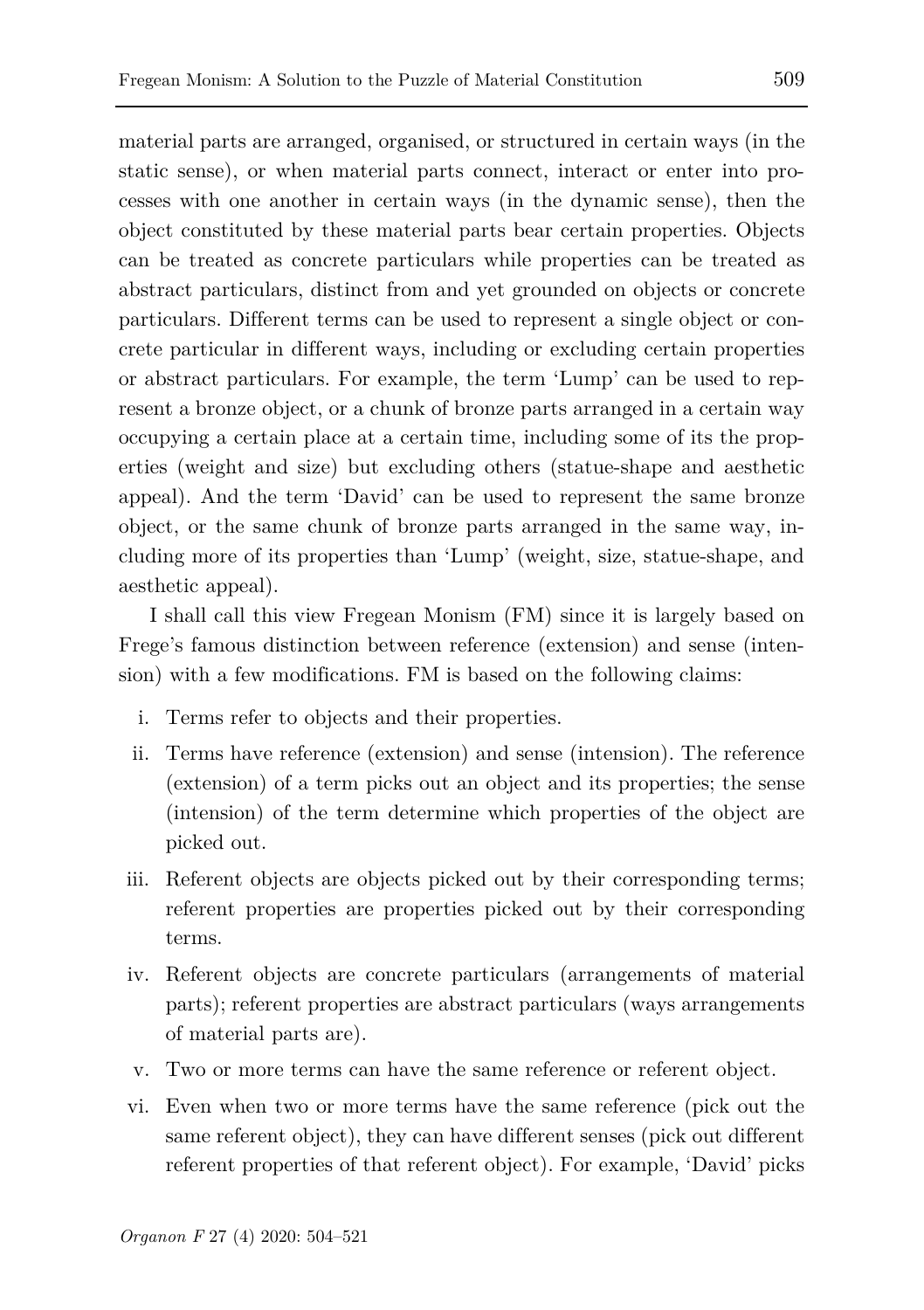out properties including weight, size, statue-shape and aesthetic appeal whereas 'Lump' picks out properties such as weight and size but not statue-shape and aesthetic appeal, even when both terms refer to the same object—the bronze piece.

On this view, semantic pluralism (the linguistic component of the view) explains property pluralism (the metaphysical component of the view). While 'David' and 'Lump' refer to the same object or concrete particular, the properties or abstract particulars picked out by 'David' and 'Lump' are different because of their different senses. While the senses of both 'David' and 'Lump' pick out the weight and size of the object, the sense of 'David' but not 'Lump' picks out its statue-shape and aesthetic appeal. Unlike other versions of monism, FM explains the monists' intuition that materially and spatially coincident objects are identical without explaining away property differences as mere differences in description, perspective, or context. And unlike pluralism, FM explains the pluralists' intuition about property pluralism without appealing to object pluralism.

To explain property pluralism, FM posits two kinds of reference—referent objects and referent properties. While reference (extension) picks out both the referent object and its referent properties and accounts for the metaphysics, sense (intension) determines which referent properties of the referent object are picked out and accounts for the semantics. This conceptual distinction provides a solution to the puzzle of material constitution, which could have arisen because terms do not pick out all of the referent properties of a referent object. And as terms do not pick out all of the referent properties of a referent object, different terms represent the referent object in a different and partial way by picking out some of its referent properties but not others. As such, FM is not only a semantic solution, but also a metaphysical one. It does not explain away differences in properties as mere differences in description, perspective, or context. Instead, it explains why a referent object can seem to have different referent properties by showing how different terms pick out some but not all of the referent properties possessed by the referent object.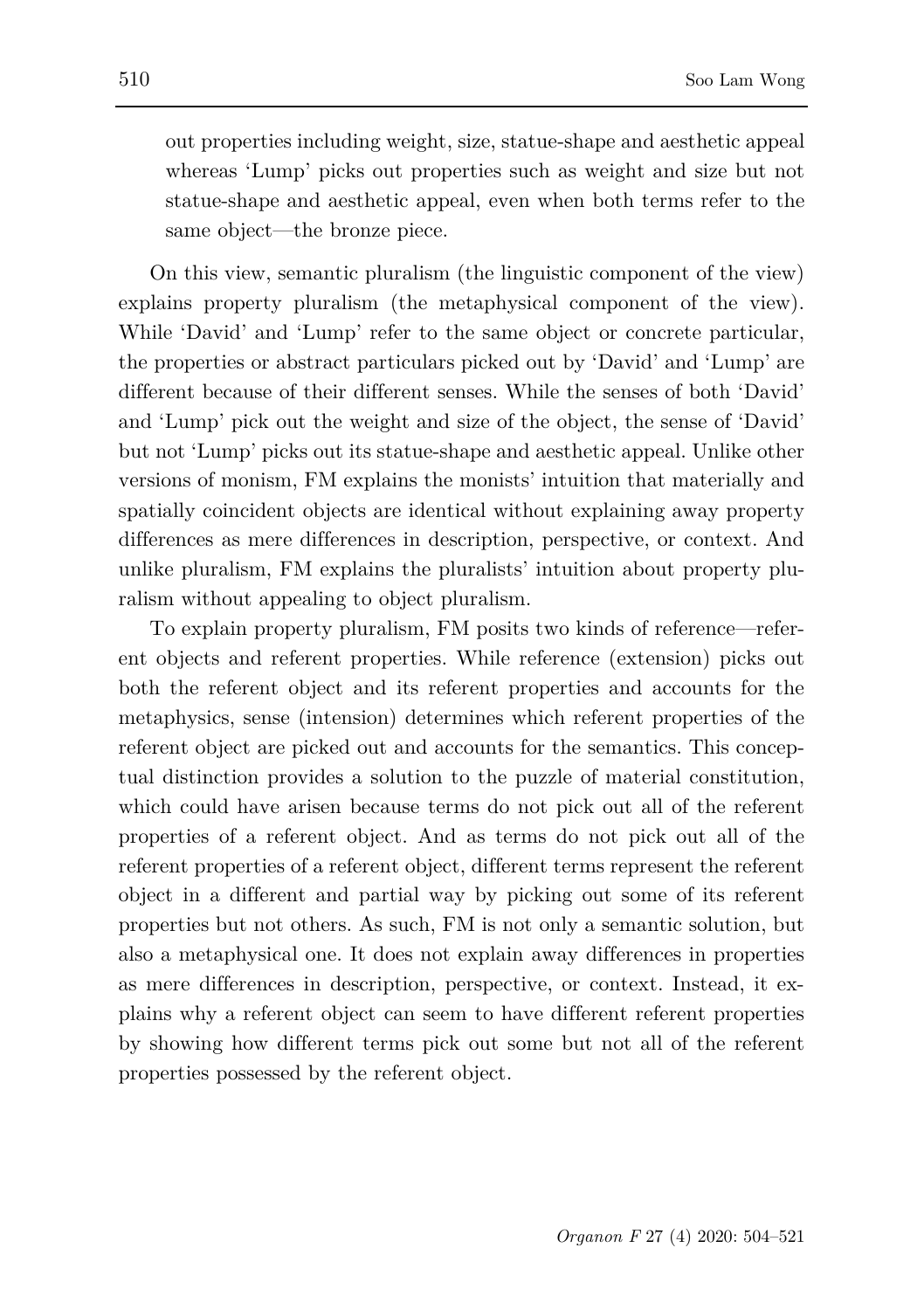### **4. Pluralist arguments against monism and Fregean-Monist responses**

The first argument pluralists employ against monists is the argument from Leibniz's Law (Fine 2003; Frances 2006). According to this argument, David and Lump cannot be one and the same object because there is at least one difference between them, and by holding that David and Lump are one and the same object despite their property differences, monism violates Leibniz's Law. Yet, Leibniz's Law is not violated when the property differences are accounted for by different terms picking out the different properties of one and the same object, as terms referring to one and the same object pick out some but not all of its properties. An object is called 'David' when its aesthetic appeal is picked out and called 'Lump' when its aesthetic appeal is not picked out. Like other monists, proponents of FM assume that there is only a single object, a piece of bronze, occupying a place at a time, being referred to as 'David' or 'Lump.' But unlike other monists, proponents of FM tell a deeper story by emphasising that 'David' and 'Lump' have the same referent object but different referent properties. And the senses of 'David' and 'Lump' determine which referent properties are picked out. FM shows how the semantic difference explains the ontological difference. On this view, the aesthetic appeal of the piece of bronze is not merely a way of describing the piece of bronze within a certain context (a predicate); it also picks out the way the piece of bronze is under certain circumstances (a property). In other words, aesthetic appeal is possessed by the piece of bronze but it is picked out by the sense of 'David' but not the sense of 'Lump.' Thus, FM does not violate Leibniz's Law by explaining property differences in terms of different terms picking out the different properties of one and the same object, as terms referring to one and the same object pick out some but not all of its properties.

The second related argument pluralists employ against the monists is the argument from different persistent conditions between the constituting and constituted objects (Baker 1997, 2000). On the pluralist view, David ceases to exist as the constituted object should it lose its essential/fundamental property—aesthetic appeal—by losing its statue-shape while Lump persists as the constituting object. Yet, everything else about David remains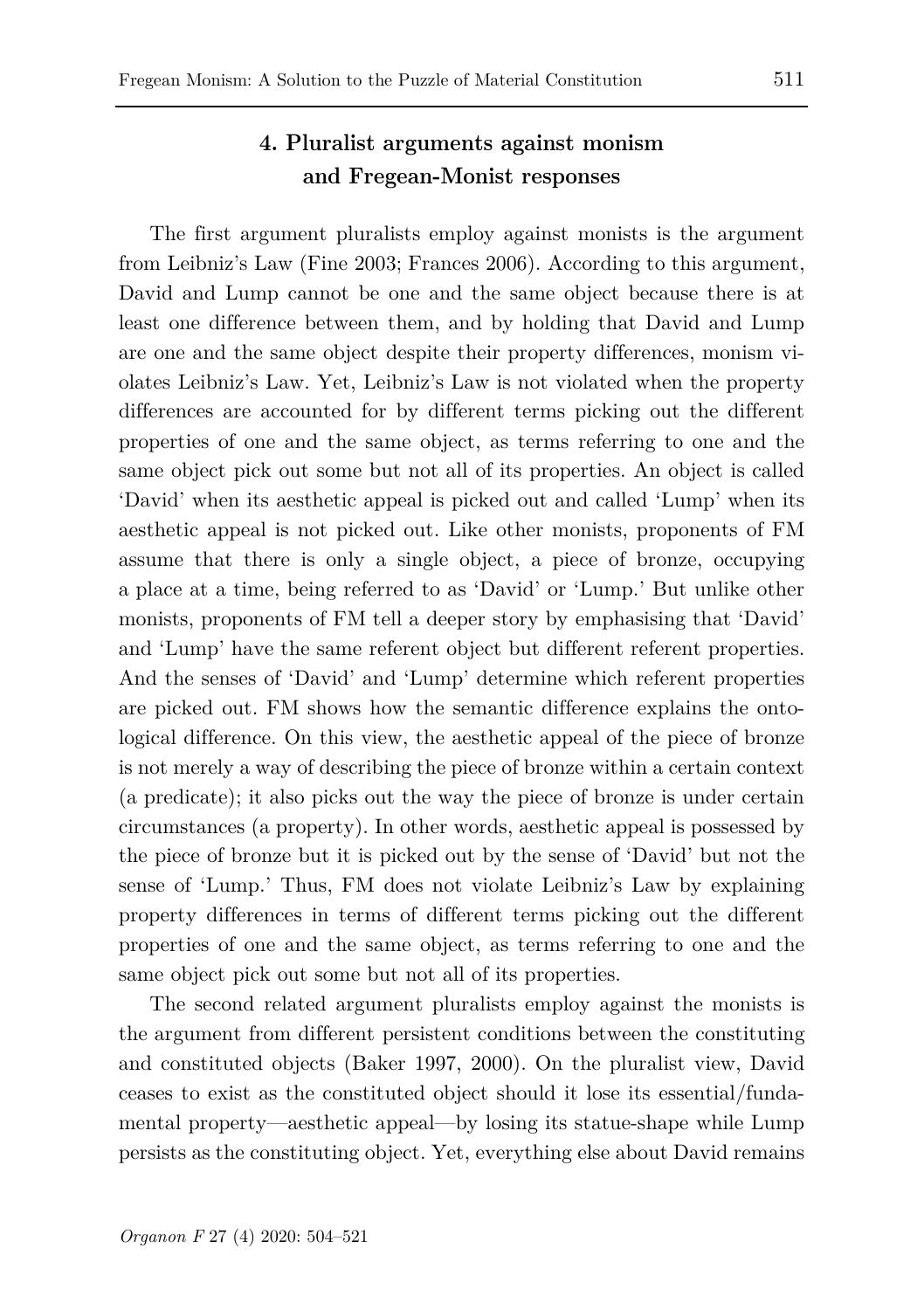intact other than its aesthetic appeal. Why, then, hold that David as an object or concrete particular, ceases to exist? On other versions of monism, 'David' is just a different description of 'Lump' from another perspective or in another context. In other words, the difference between the constituting and constituted objects is merely semantic. However, there is also an ontological difference between them, for what cease to exist are properties or abstract particulars (aesthetic appeal), even if the object or concrete particular (bronze object) persists. On the FM view, different terms designating the same referent object pick out different referent properties. When a certain referent property (aesthetic appeal) of a referent object (bronze object) no longer exists, the term ('David') that picks out the lost referent property (aesthetic appeal) no longer applies. To borrow Aristotle's examples, an eye remains numerically the same eye after losing its sight and an axe remains numerically the same axe after losing its sharpness. At most, it can be argued that the term 'axe' that picks out the lost referent property, sharpness, is no longer applicable to the now blunt axe-shaped object, or that the term 'eye' that picks out the lost referent property, sight, is no longer applicable to the now blind eye-shaped object. And perhaps other terms can be used to pick out the blunt axe-shaped object or the blind eye-shaped object. But it is another thing to argue that an axe, as an object, ceases to exist when it becomes blunt or an eye, as an object, ceases to exist when it becomes blind, when the material parts arranged axe-wise or eye-wise respectively, still occupy the same place at the same time. Hence, the appearance of two materially and spatially coincident objects with different persistence conditions can be explained as two different terms picking out the same referent object but different referent properties.

The two above pluralist arguments can be re-expressed as a reductio argument against monism. According to this argument, holding that the constituting and constituted objects are a single object implies that it both possesses and lacks a property such as aesthetic appeal, or that it both exists and not exists at the same time, and hence results in a contradiction. This argument works only on the assumption that property pluralism implies object pluralism, an assumption challenged by the proponents of FM. On the FM view, the constituting object (Lump) and the constituted object (David) are not two different referent objects but two different terms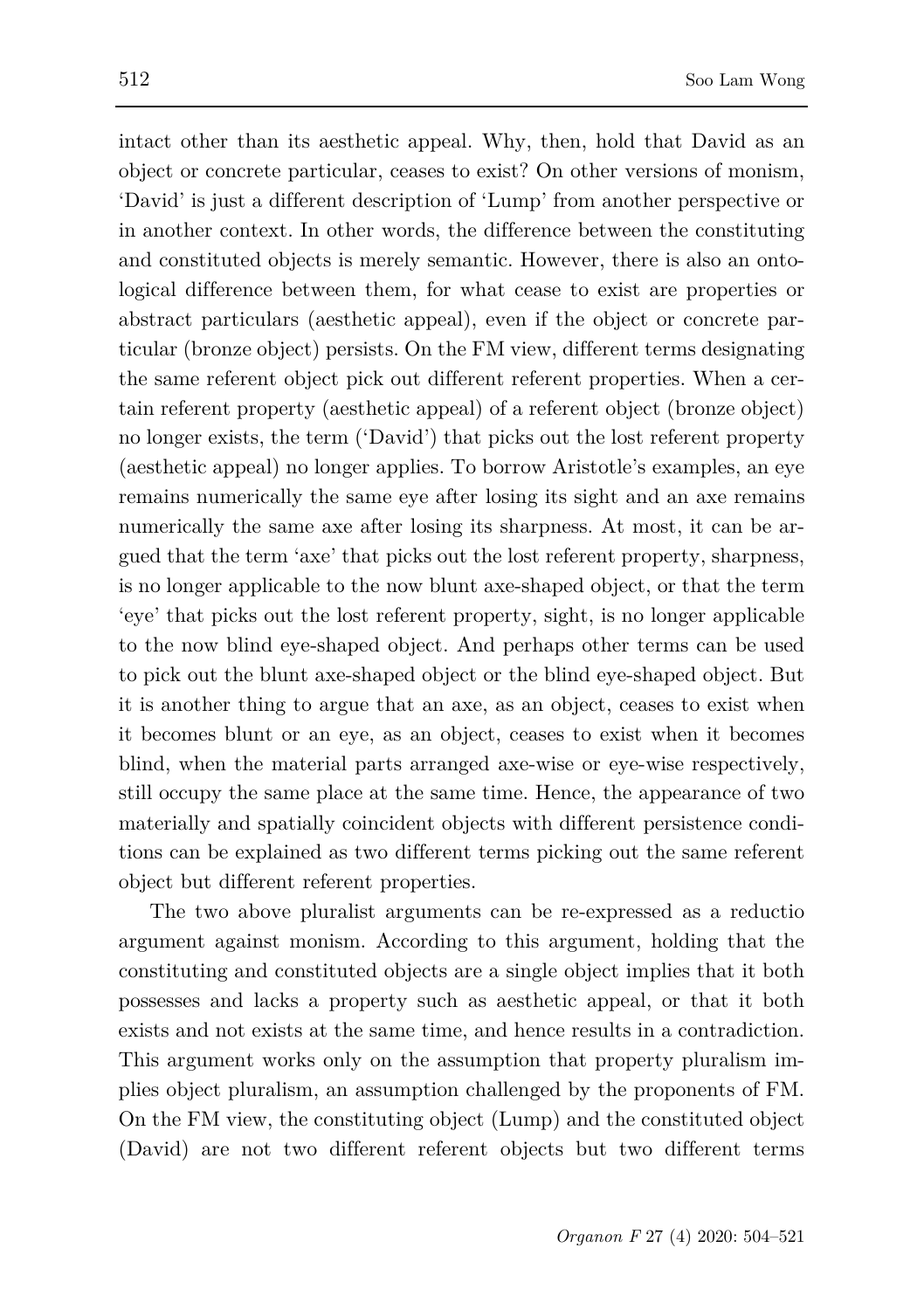('Lump' and 'David') picking out different referent properties of the same referent object (bronze object). The bronze object is called 'David' when aesthetic appeal is present and is called 'Lump' when aesthetic appeal is absent. And the bronze object can gain aesthetic appeal and be called 'David' or lose aesthetic appeal and be called 'Lump.' It is not the case that a new object (David) comes into existence and coincides with an existing object (Lump) after gaining a new property (aesthetic appeal) and goes out of existence and no longer coincides with the existing object (Lump) after losing the new property (aesthetic appeal). In other words, it is not the case that some properties possessed by Lump are not possessed by David and vice versa. On the contrary, it is the case that David and Lump are a single object referred to by two different terms with the same extension but different intensions that pick out some but not all the referent properties. Hence, there is no contradiction in holding that the constituting and constituted objects are a single object and the reductio argument does not succeed.

The third argument pluralists employ against the monists is the argument from primary kinds. Originating from Aristotle, an object's primary kind defines what it is essentially or fundamentally (Baker 2002, 2008). For example, a statue (David) is a different kind of object from a piece of bronze (Lump) as the former is essentially an art object whereas the latter is essentially a piece of raw material. So, how many objects there are in the same place at the same time depends on how many kinds of objects there are. Monists object that the notion of primary kinds is not without problems. First, postulating how many kinds of materially and spatially coinciding objects there are remains arbitrary as it is contingent upon our epistemic interests and linguistic conventions. Second, the correspondence between the sortal terms in our language and the kinds of objects in the world requires further explanation and the decision to include some kinds and exclude others requires further justification (Wilson 2007). For these reasons, FM treats primary kinds as conceptual categories rather than ontological categories, like other forms of monism. Unlike other forms of monism, however, FM shows how the semantic pluralism of primary kind terms account for their property pluralism without resorting to object pluralism. On the FM view, different primary kind terms are employed to look at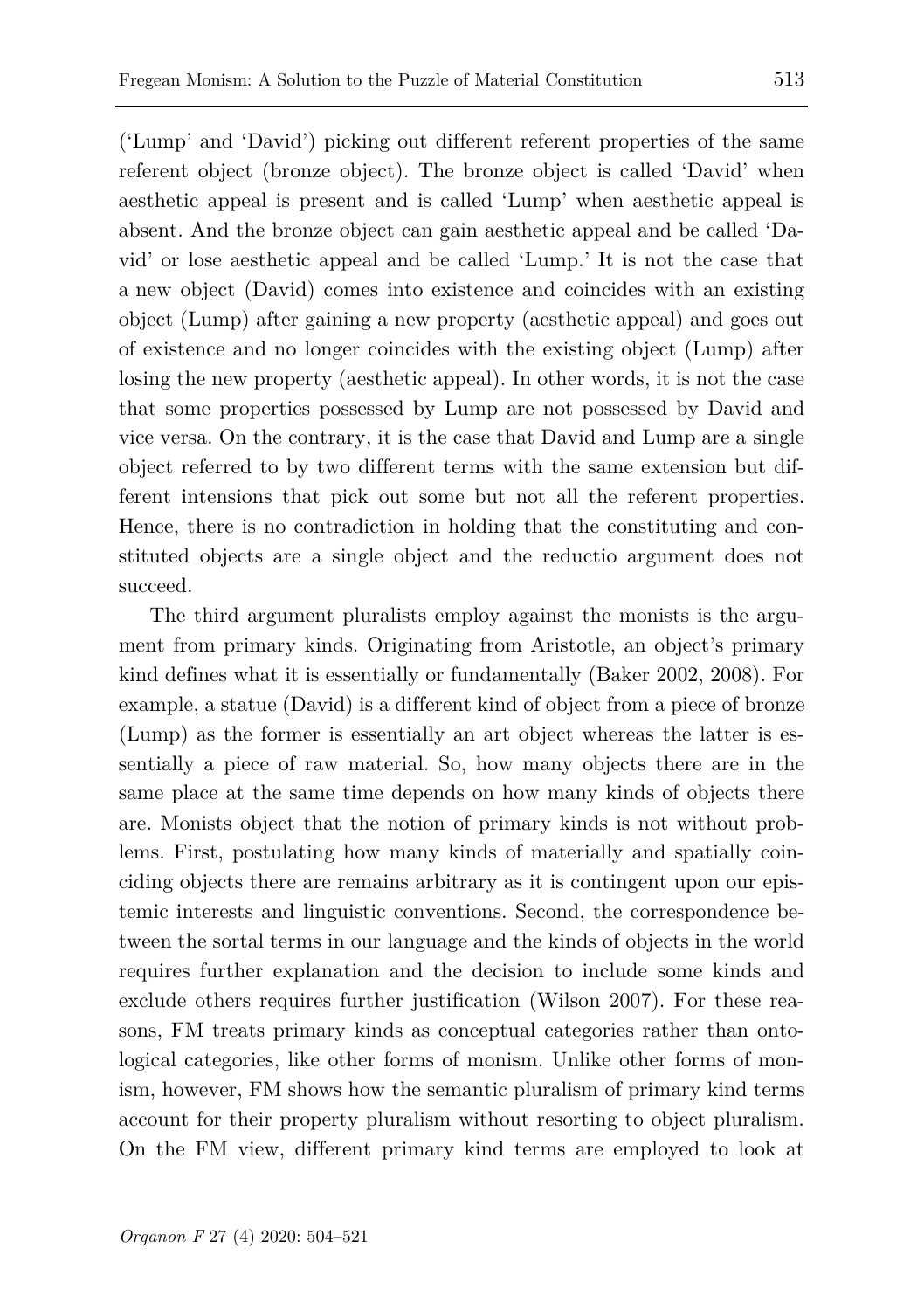a single object in different ways, including or excluding certain properties, rather than to pick out distinct materially and spatially coincident objects because of differing properties. That is, different primary kind terms, with different senses, pick out different properties of a single object instead of different objects. Categorising a piece of bronze as a statue kind (David) is seeing it inclusive of its aesthetic appeal and categorising the same piece of bronze as a raw material kind (Lump) is seeing it exclusive of its aesthetic appeal. Thus, primary kinds need not be ontological categories that pick out different objects because they do not share all of the same properties; they can be conceptual categories that pick out different properties of a single object.

On the FM view, objects are concrete particulars, consisting of only their material parts and arrangement, implying that only one object can occupy one place at a time. This definition rules out the pluralist claim that more than one object of different primary kinds can be in the same place at the same time, with one object belonging to a primary kind constituting a second object belonging to another primary kind, as materially and spatially coinciding objects of different kinds cannot count as more than one concrete particular. To claim that materially and spatially coincident objects are distinct objects, pluralists need to deny that all materially and spatially coincident objects are concrete particulars. There are at least two ways pluralists can do so. The first way is to claim that some of these objects are abstract and that concrete and abstract objects can be materially and spatially coincident. Yet, the distinction between abstract and concrete objects is usually taken to mean the type-token or universal-particular distinction, and pluralists would not want to claim that a piece of bronze is a tokenparticular of a statue type-universal. The second way is to claim that some objects are immaterial and that material and immaterial objects can be materially and spatially coincident. Yet, pluralists would not want to claim that statues are immaterial either. So, if objects are concrete particulars that consist only of their material parts and arrangements, then not more than one object can occupy a place at a time. And if not more than one object can occupy a place at a time, then it is more plausible to treat property differences between constituting and constituted objects as different properties of a single object picked out by different terms with different senses.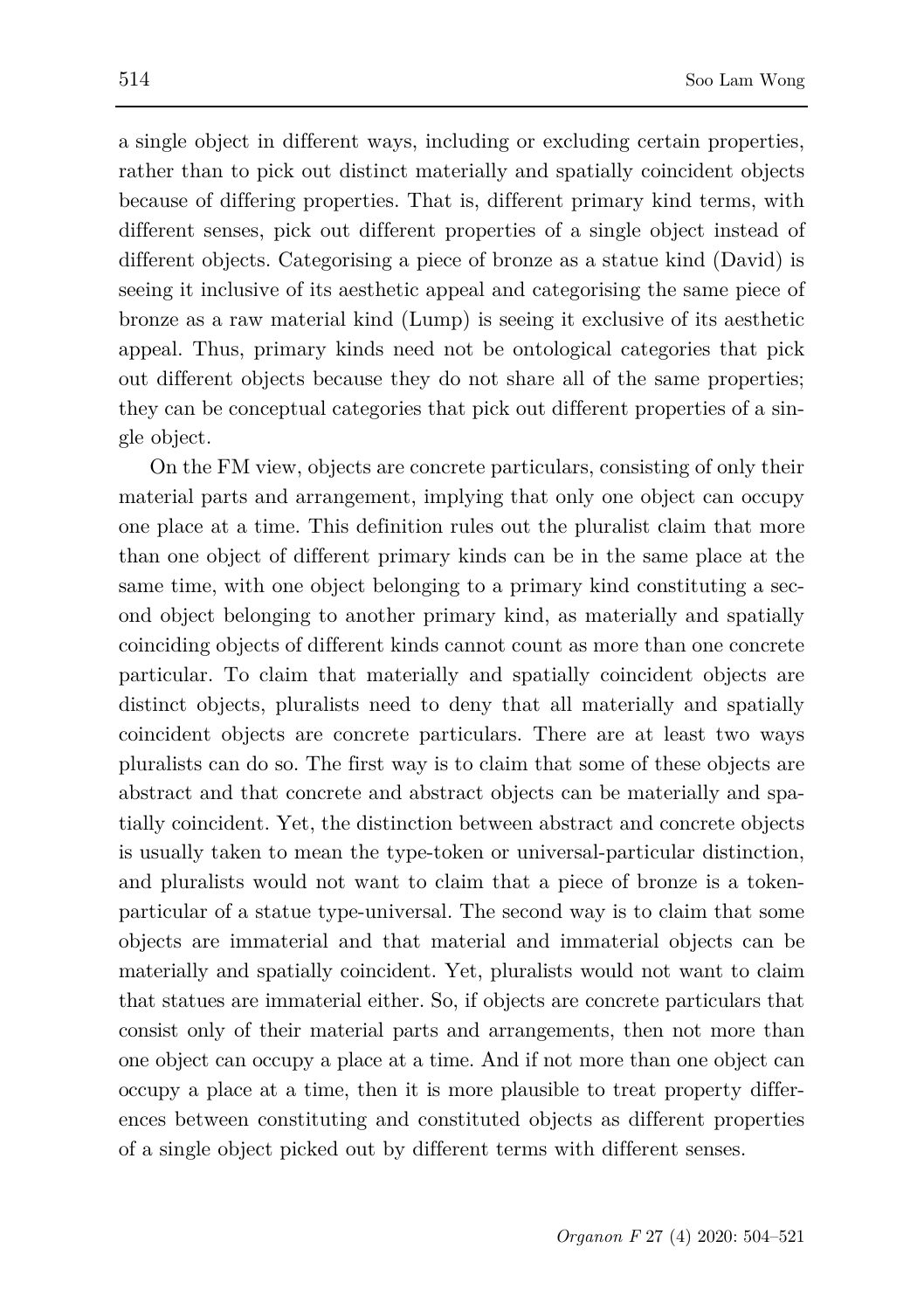### **5. A closer look at the argument from Leibniz's Law**

In the earlier section, I have argued that FM does not violate Leibniz's Law. In this section, I want to show that Leibniz's Law does not necessarily support object pluralism. Let us look at a version of Leibniz's Law (adapted from King 2006 and Smid 2017) more thoroughly:



where 'F' is a predicate expressing a property, 's' and 't' are terms (names and definite descriptions) expressing objects, 'x' and 'y' denote objects, and  $\leftrightarrow$  denotes 'picks out/refers to.'

Applying this to the case of David and Lump, where  $F =$  aesthetic appeal,  $t = 'David'$  and  $s = 'Lump,' y = David'$  the bronze statue,  $x =$ Lump the piece of bronze, we have:

| appeal.        | 'Lump' lacks the intension/sense of aesthetic ap-                                                                                                                                                              |
|----------------|----------------------------------------------------------------------------------------------------------------------------------------------------------------------------------------------------------------|
| Premise $(2a)$ | peal.                                                                                                                                                                                                          |
| Premise (3a)   | Conclusion (1a) Therefore, 'David' is not identical to 'Lump'.<br>'David' has David (the bronze statue) as its exten-<br>sion/referent and 'Lump' has Lump (the piece of<br>bronze) as its extension/referent. |

Conclusion (2a) Therefore, David (the bronze statue) is not identical to Lump (the piece of bronze).

Proponents of FM affirm premises (1) and (2) and conclusion (1). They affirm that term t has the intension/sense of property F whereas term s does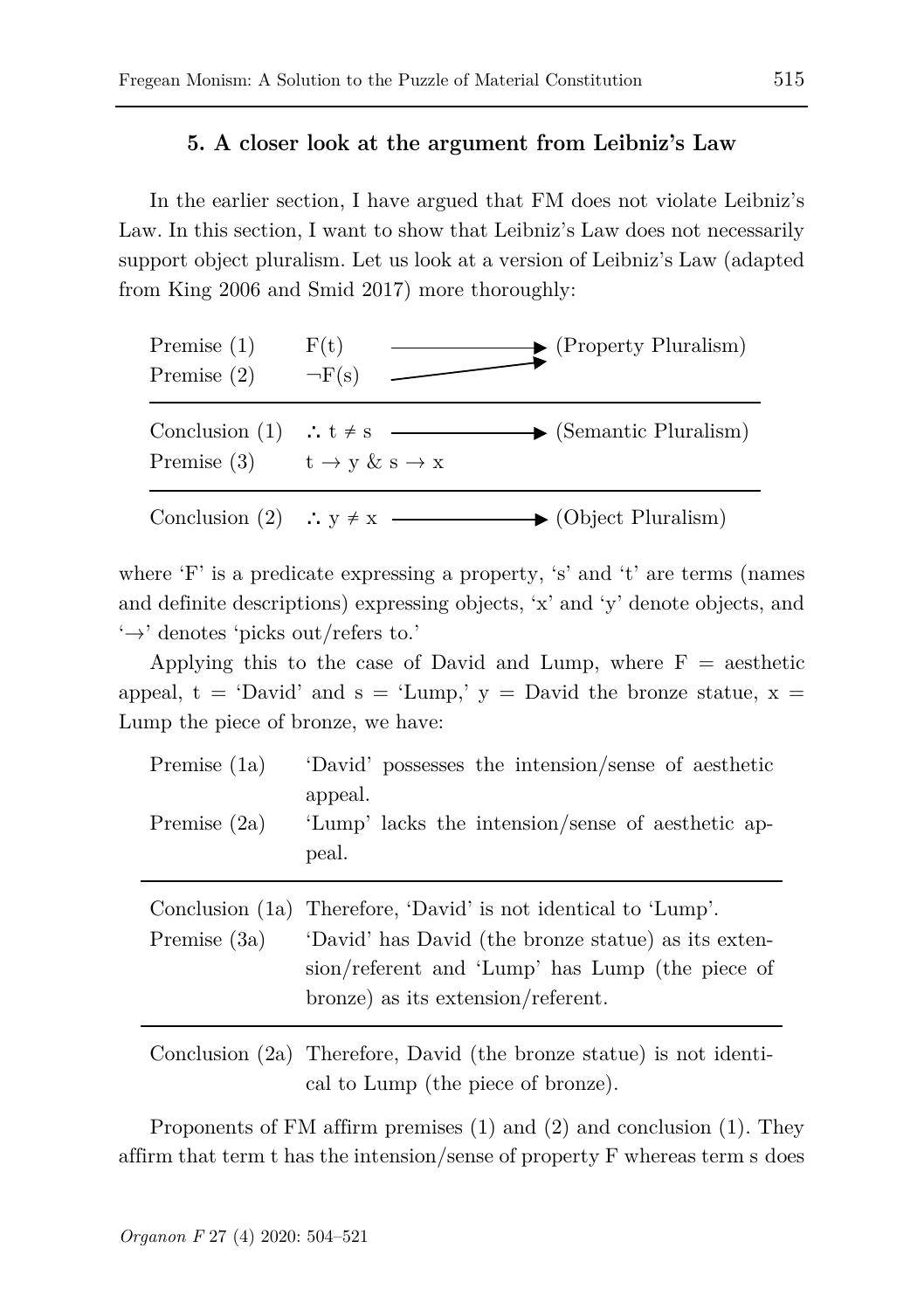not, and hence terms t and s are not semantically identical terms. At this stage, whether t and s refer to one or two objects remains undetermined. In other words, only semantic pluralism, but not object pluralism, is ascertained. Proponents of FM also deny premise (3) and conclusion (2). They deny object pluralism, held by the pluralists, that the terms t and s pick out distinct objects y and x respectively. Does the denial of object pluralism violate Leibniz's Law? I contend that it does not, because Leibniz's Law says nothing about whether premise (3), the claim that the terms t and s pick out distinct objects y and x respectively, holds. And I further contend that since Leibniz's Law remains silent on whether premise (3) is true, pluralists cannot rely on premise (3) to derive conclusion (2). Therefore, Leibniz's Law does not necessarily support object pluralism.

Since pluralists cannot appeal to Leibniz's Law to justify premise (3) without begging the question, other independent arguments are required. That is, pluralists have to show that objects y and x are the referents picked out by the terms t and s respectively before they can conclude that y is not identical to x. Otherwise, premise (3) remains a contested assumption or mere stipulation. Perhaps the strongest pluralist argument for premise (3) is the argument from primary kinds, the idea that while objects of the same kind cannot occupy the same place at the same time, objects of different kinds can. Yet, as mentioned above, the argument from primary kinds remains problematic. First, postulating how many kinds of materially and spatially coinciding objects there are still seems arbitrary as it is contingent upon our epistemic interests and linguistic conventions, Second, the correspondence between the sortal terms in our language and the kinds of objects in the world requires further explanation and the decision to include some kinds and exclude others requires further justification. Hence, since the pluralists' appeal to the argument from primary kinds to support premise (3) remains contested, and premise (3) is required for conclusion (2), then the pluralists' appeal to Leibniz's Law to support conclusion (2) remains contested.

On the contrary, FM offers a plausible argument for denying the contested premise  $(3)$  and conclusion  $(2)$ . First, objects, such as x and y, are concrete particulars and since concrete particulars are defined only by their material parts, arrangement, and location and x and y share exactly the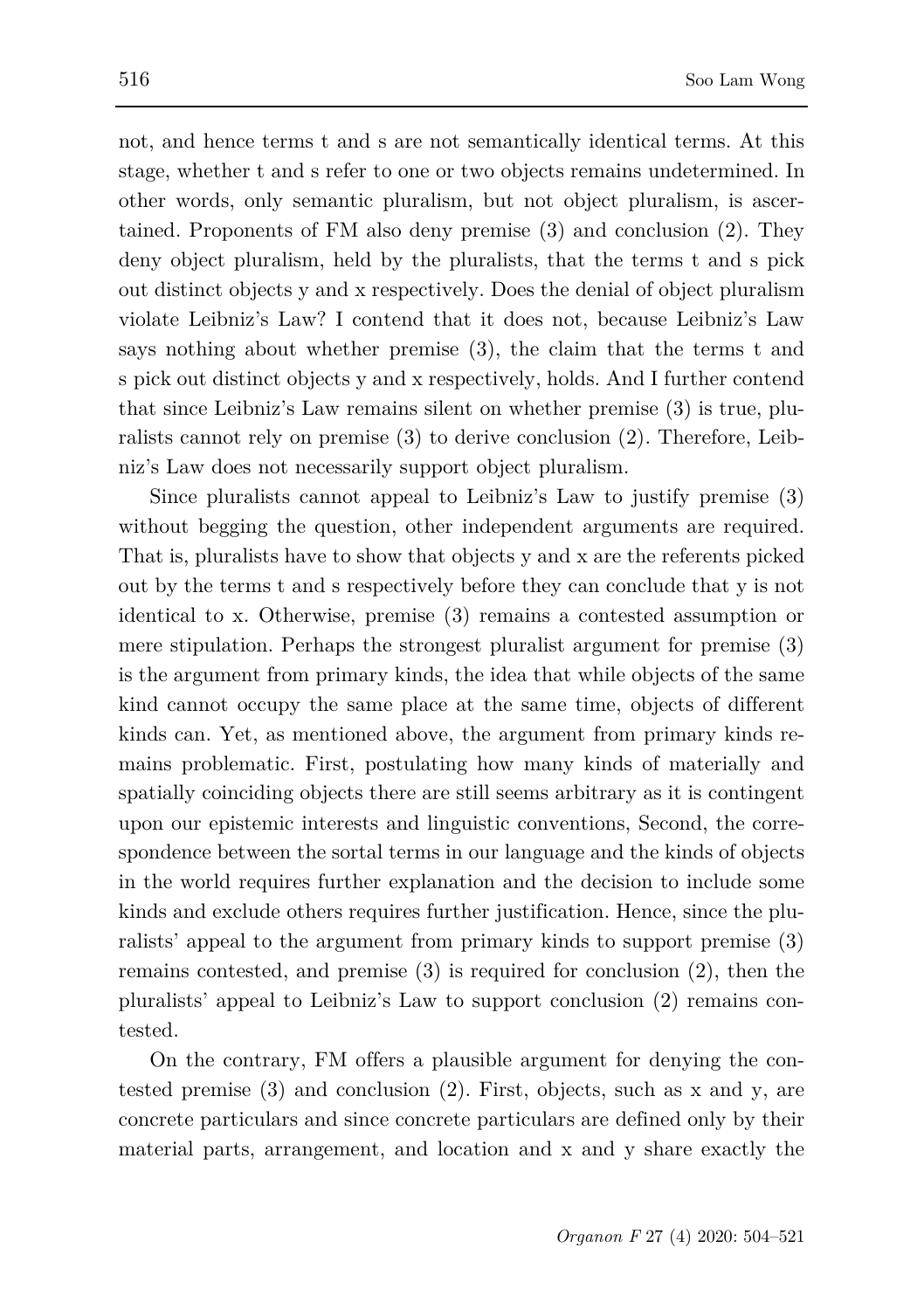same material parts, arrangement, and location, then x and y are numerically identical; they are a single object. Despite affirming the material and spatial coincidence of x and y, pluralists insist that they are two objects instead of one because of the property differences between them. In contrast, FM explains the property differences x and y without resorting to an object difference. Second, terms s and t need not pick out two distinct referent objects y and x. Instead, they may pick out the same referent object, say z, but pick out different referent properties of z. For example, t may pick out referent property F but s may not, even when s and t pick out the same referent object z. That is, t and s have the same extension/referent but different intension/sense: the term  $F(t)$  represents object z with property F and the term  $\neg$ F(s) represents object z without property F. While the pluralist view holds that object pluralism is required to account for property pluralism, FM claims that semantic pluralism can account for property pluralism—an ontological difference—without object pluralism. Third, FM is not claiming that z both possesses and lacks F, but that z can be represented in two ways, with or without F, by using the terms t and s respectively. It treats primary kinds as conceptual instead of ontological categories. Classified under one kind, z can be represented as  $F(t)$  and classified under another kind, z can be represented as  $\neg$ F(s). On the FM view, only one concrete particular, or a particular arrangement of material parts, occupies a place at a time, represented in different ways using different terms, or classified under different kinds, including or excluding certain abstract particulars.

Applying this analysis to the David and Lump case, 'David' and 'Lump' are two names for a single object—a particular arrangement of bronze parts. The term 'David' is used to denote it when it is represented as an art object (falls under the statue kind/category), with its aesthetic appeal; the term 'Lump' is used to denote it when it is represented as a piece of raw material (falls under the raw material kind/category), without its aesthetic appeal. When this particular arrangement of bronze parts retains its aesthetic appeal, it can be denoted by both 'David' and 'Lump' as it falls under both the statue and raw material kinds/categories. But when it loses its aesthetic appeal for some reason, then it can only be denoted by 'Lump' but not 'David' as it no longer falls under the statue kind/category even if it still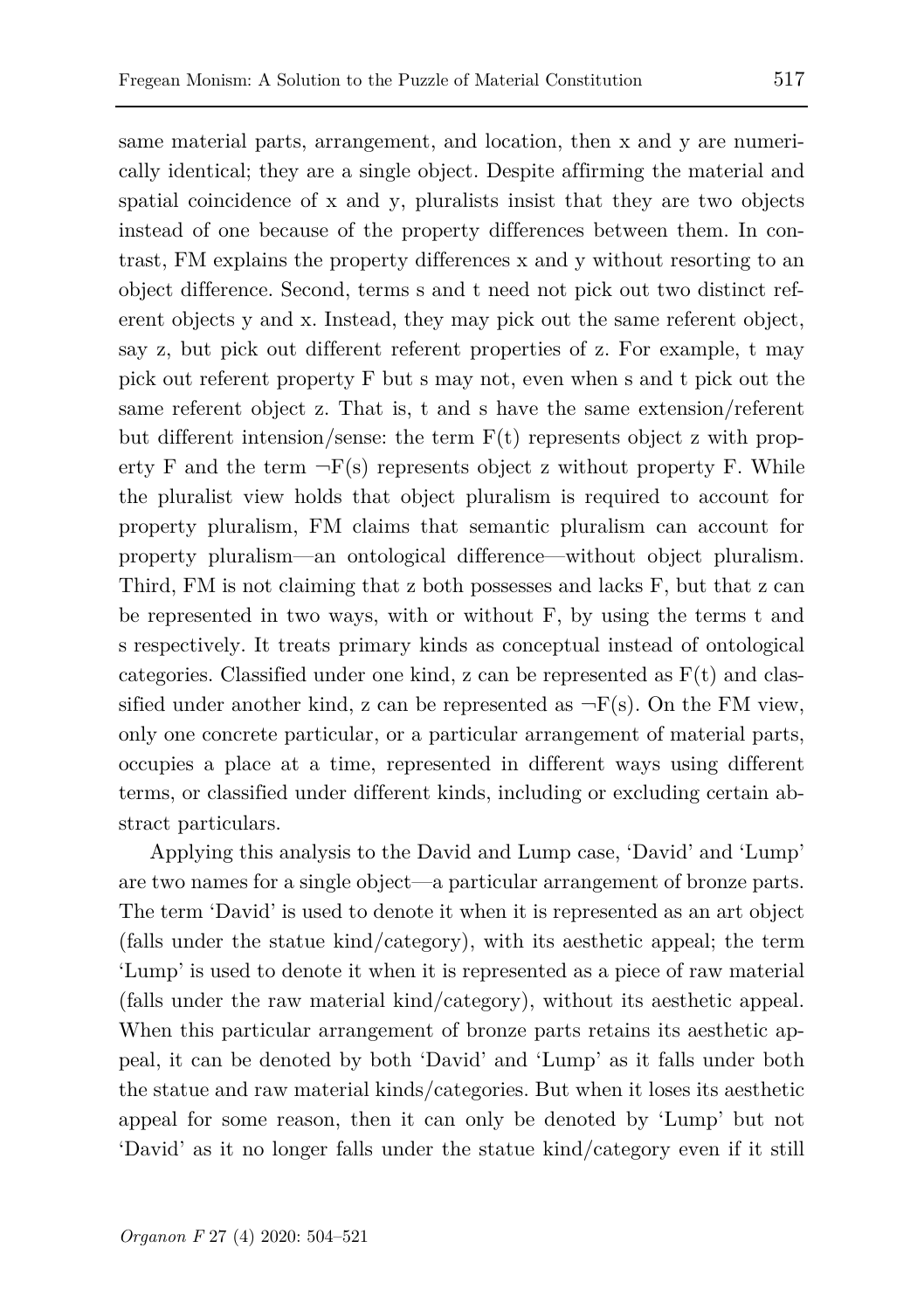falls under the raw material kind/category. There is only one object all along, denoted by different terms picking out different properties. So, on the FM view, David and Lump are numerically identical; they are a single bronze object capable of bearing all the properties ascribed to both David and Lump by the pluralists at certain times but not others, and is called 'David' or 'Lump' accordingly, depending on whether it possesses/gains or lacks/loses aesthetic appeal.

Pluralists may object that FM, like other versions of monism, changes the puzzle of material constitution from an ontological problem to a mere semantic problem, or reducing 'a metaphysics of everyday things' to merely 'a description of everyday things.' In the above analysis of Leibniz's Law, for example, proponents of FM seem to change the discussion from one about objects (x and y) and properties (F) to one about subjects and predicates  $(F(t))$  and  $(\neg F(s))$ . This is not the case, however. Proponents of FM apply a semantic tool, the distinction between the sense and reference of terms, to clarify, not dismiss, the ontological part of the puzzle. While the reference of a term (t or s) picks out an object  $(z)$  and its properties  $(F)$ , the sense of a term determines which of the object's (z's) properties are picked out and which are not. Both terms, t and s, pick out object z, but whereas  $F(t)$  pick out property  $F$ ,  $\neg F(s)$  does not. Again, assuming that terms 'David' and 'Lump' refer to a single bronze object, 'David' represents the bronze object (inclusive of its aesthetic appeal) as an art object whereas 'Lump' represents the same bronze object (exclusive of its aesthetic appeal) as a piece of raw material. Proponents of FM treat referent properties or abstract particulars as ways referent objects or concrete particulars are, and not merely ways referent objects or concrete particulars are described or represented. In other words, claims about referent properties are claims about ways referent objects are. They are ontological claims, not merely semantic ones. As proponents of FM employ semantic tools to clarify rather than dismiss ontological claims, the objection that FM changes the puzzle of material constitution from an ontological problem to a mere semantic problem is unwarranted.

Moreover, pluralists may object that proponents of FM have not clearly shown that the terms t and s refer to a single object, z and not two objects, x and y. Yet, the various arguments presented above, in tandem, offer good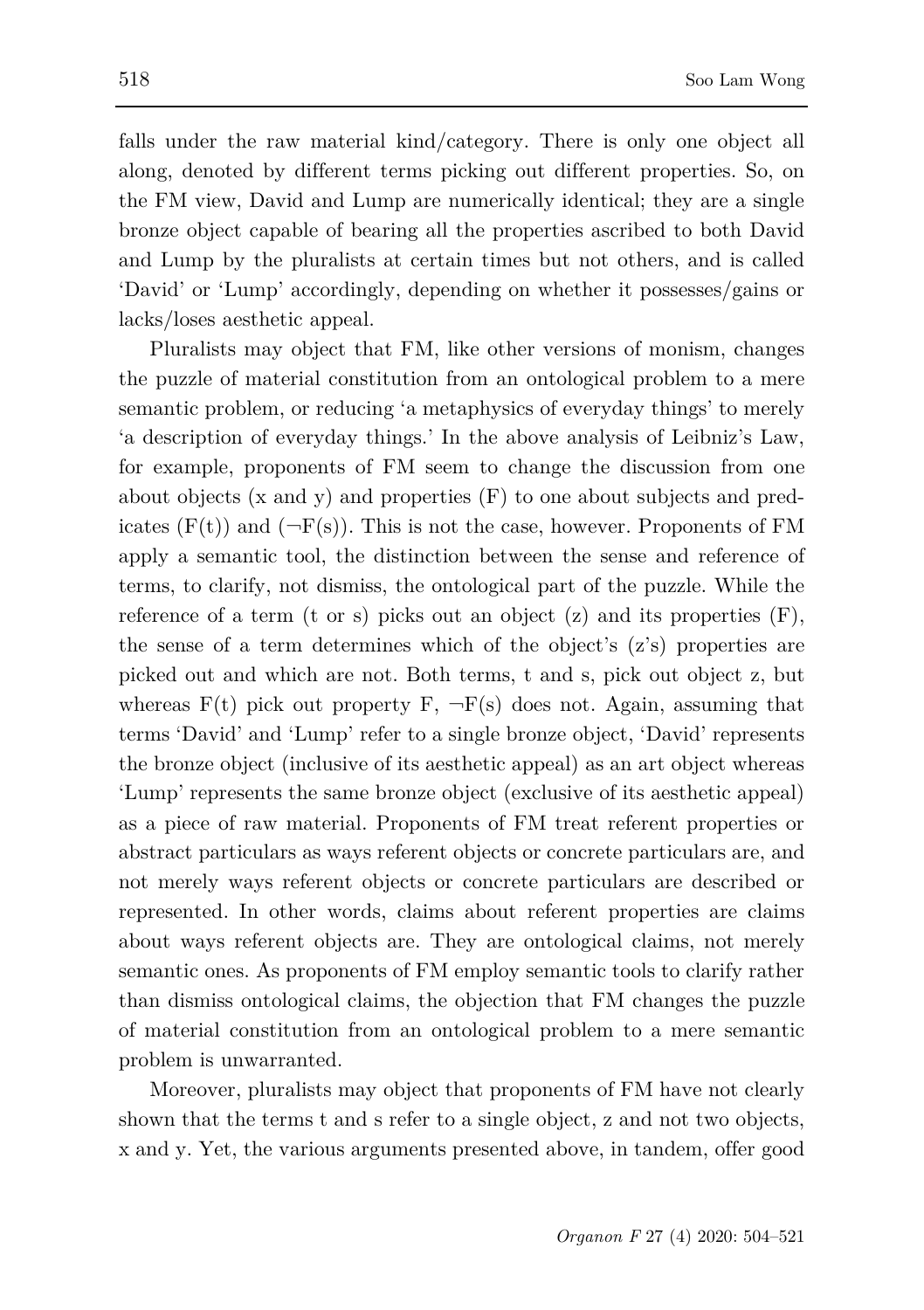reasons in favour of the claim that t and s refer to a single object. First, the claim that—if x and y are materially and spatially coincident then they are identical objects—remains a truism despite being challenged. As argued above, the challenges presented by both the argument from Leibniz's Law and the argument from different primary kinds remain inconclusive. Second, the claim that—if x and y do not share property F, then they cannot be identical objects—remains questionable. As argued above, whether object z possesses/gains or lacks/loses property F does not imply that it must therefore be two distinct objects x and y, it may just be two different ways of presenting object z, with or without property F, using terms t and s respectively. Third, the monist claim that t and s refer to a single object has the principle of parsimony on its side so long as it explains appearances as well as the pluralist claim that t and s refer to two distinct objects. As argued above, FM does not explain away the qualitative difference between x and y as simply differences in description, perspective, or context. Rather, it tells a deeper story about how the qualitative difference is dependent on whether referent property F is picked out by terms t or s. Therefore, the reasons in favour of the monist claim seem stronger than those in favour of the pluralist one.

### **6. Conclusion**

The puzzle of material constitution is in part ontological and in part semantic and an ideal solution to the puzzle of material constitution should address both ontological and semantic issues and possess the twin virtues of parsimony and saving appearances. FM is one such attempt. First, by holding that objects are concrete particulars or arrangements of material parts and that only one concrete particular or arrangement of material parts can occupy a place at a time, FM preserves the virtue of parsimony, unlike pluralism. Second, by distinguishing between properties as ways objects are (ontological category) and terms as ways objects are described or represented (semantic category), FM does not explain away property differences as mere differences in description, perspectives, and context, but explain the property differences by applying a semantic tool, the distinction be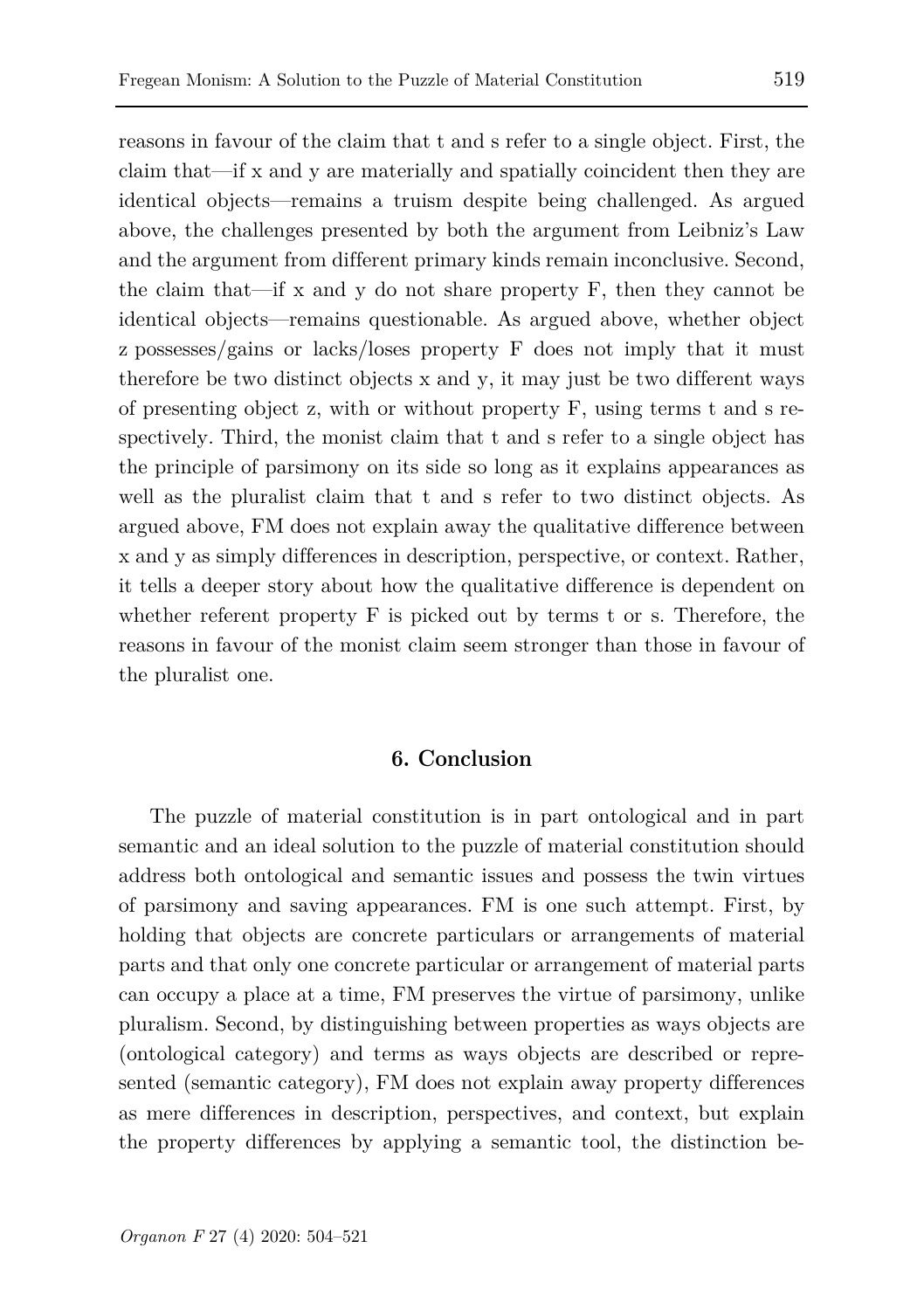tween the sense and reference of terms, to clarify, not dismiss, the ontological part of the puzzle, unlike other versions of monism. Third, by maintaining that the reference (extension) of a term picks out an object and its properties, and that the sense (intension) of the term determines which properties of the object are picked out, FM explains why a referent object can seem to have different referent properties by showing how different terms pick out some but not all of the referent properties possessed by the referent object, thus preserving the virtue of saving appearances, unlike other versions of monism. Fourth, in accepting property pluralism and rejecting object pluralism, FM does not violate Leibniz's Law. And as Leibniz's Law remains silent on whether two semantically distinct terms pick out two objects or a single object (partially) represented in different ways, it does not necessarily support object pluralism. Fifth, to support a metaphysics of ordinary things, it seems sufficient to have different terms picking out different referent properties of a single referent object occupying a place at a time rather than to have more than one materially and spatially coinciding referent objects. These points make FM worth-considering as a solution to the puzzle of material constitution.

#### **References**

- Baker, Lynne Rudder. 1997. "Why Constitution is Not Identity." *The Journal of Philosophy* 94 (12): 599–621.
- Baker, Lynne Rudder. 2000. *Persons and Bodies: A Constitution View*. Cambridge: Cambridge University Press.
- Baker, Lynne Rudder. 2002. "On Making Things Up: Constitution and its Critics." *Philosophical Topics* 30 (1): 31–51. [https://doi.org/10.5840/philtop](https://doi.org/10.5840/philtopics200230112)[ics200230112](https://doi.org/10.5840/philtopics200230112)
- Baker, Lynne Rudder. 2008. "A Metaphysics of Ordinary Things and Why We Need It." *Philosophy* 81 (1): 5–24.<https://doi.org/10.1017/S0031819108000284>
- Bennett, Karen. 2004. "Spatio-Temporal Coincidence and the Grounding Problem." *Philosophical Studies* 118 (3): 339–71. <https://doi.org/10.1023/B:PHIL.0000026471.20355.54>
- Fine, Kit. 2003. "The Non-Identity of a Material Thing and its Matter." *Mind* 112 (446): 195–234.<https://doi.org/10.1093/mind/112.446.195>
- Frances, Bryan. 2006. "The New Leibniz's Law Arguments for Pluralism." *Mind* 115 (460): 1007–1021*.* <https://doi.org/10.1093/mind/fzl1007>